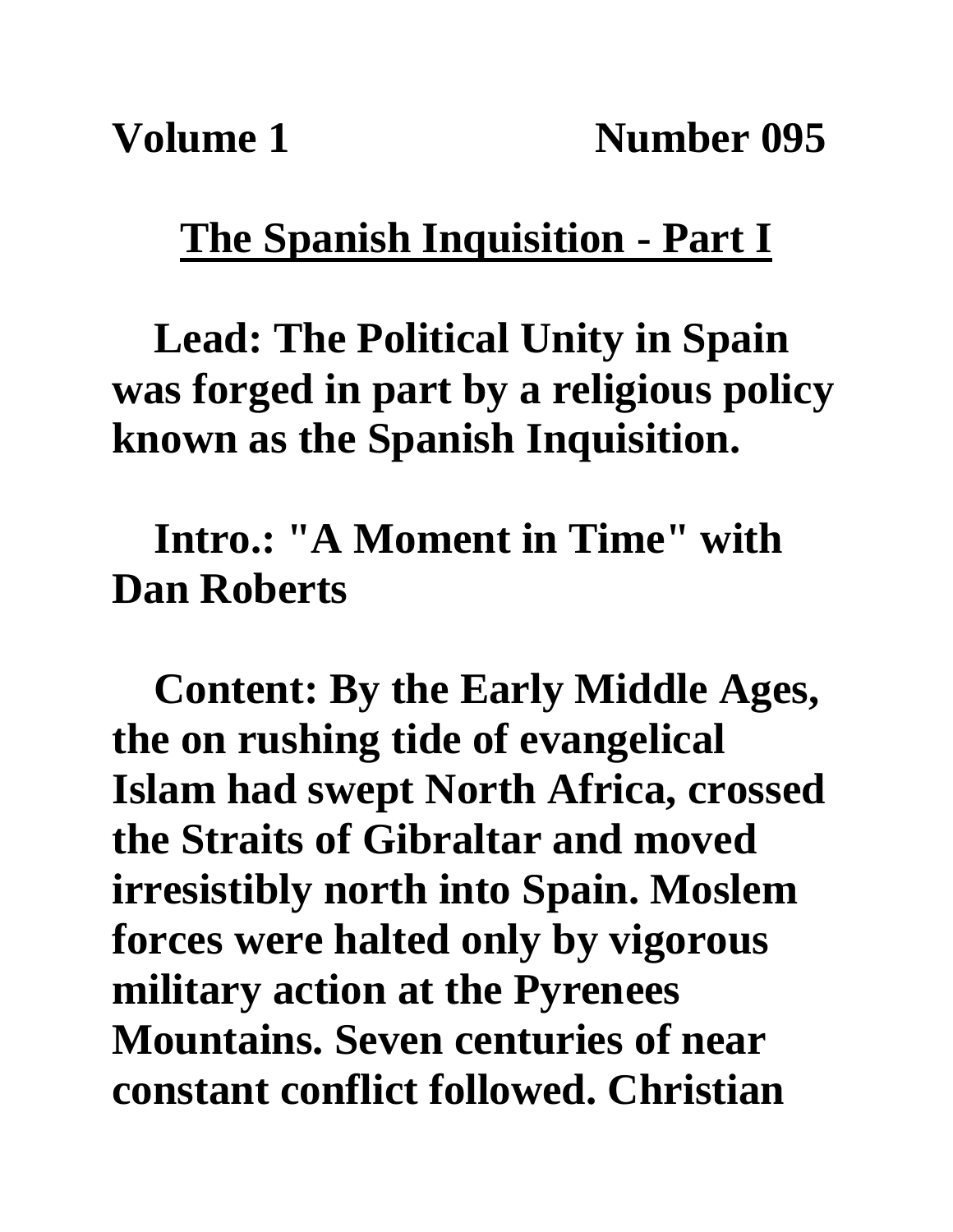**and Moslems struggled over the control of Spain but in many ways the warfare masked social, ethnic, and political upheaval as well as religious dispute.**

**Eventually the Moslem kingdoms of Spain were supplanted by Christian ones but the agonizingly slow reconquest brought into Spanish life a marked suspicion of alien racial and religious groups. One of the most visible and prosperous of these were the Jews of Spain. Jews tended to congregate in the cities and dominated the professions of medicine and law. They were considered excellent administrators and were often found as estate managers and tax collectors. Many rose to prominence as**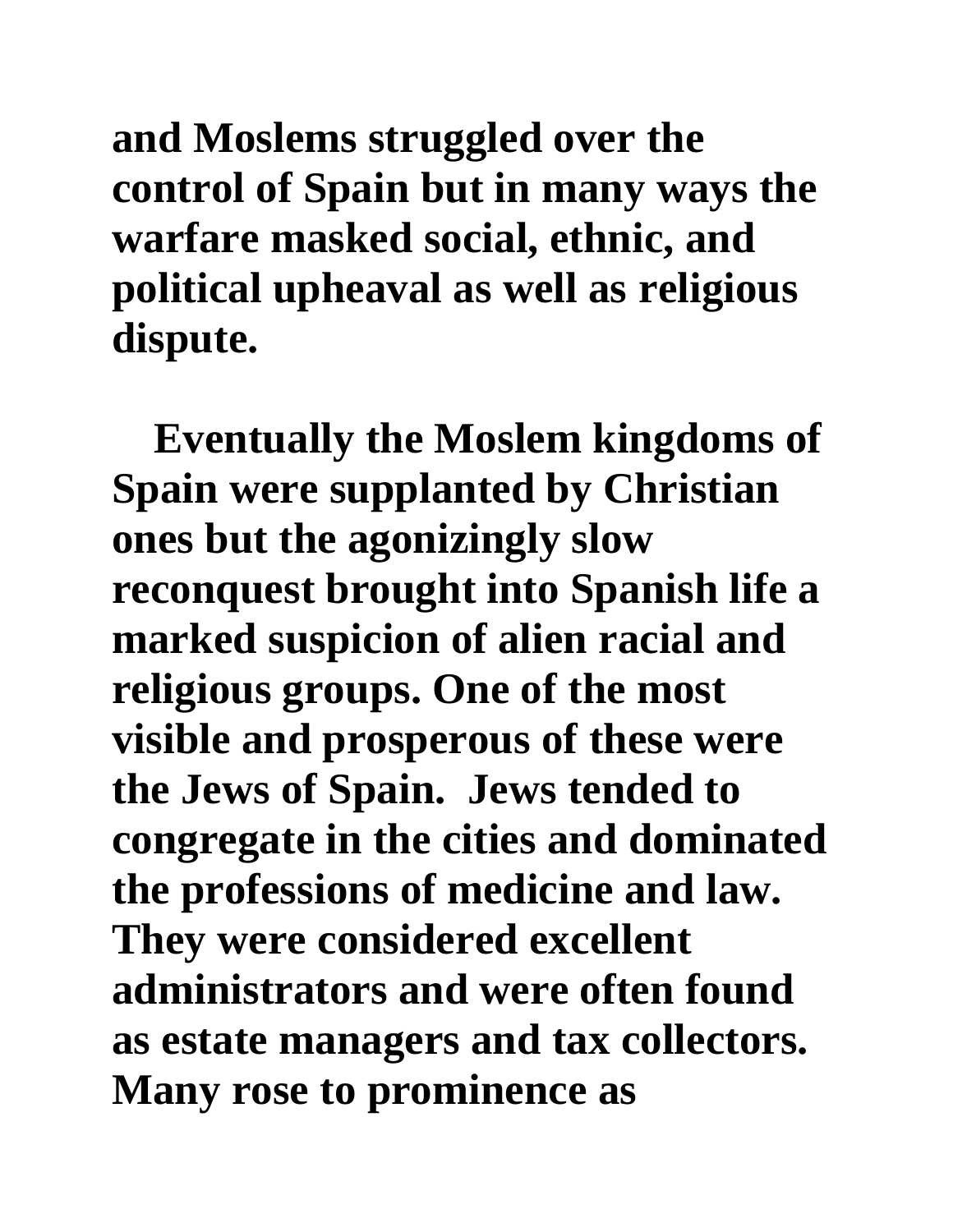**bureaucrats and bankers. In surprising contrast to the rest of Europe before the late 1300s in both Moslem and Christian sections of Spain there was a reasonable amount of toleration of the Jews.** 

**Unfortunately, Spanish Jews because of their prominence, talent and clannish unity to were perfectly situated to serve as scape goats. They were blamed for a remarkable run of bad times that after the middle of the 1300s began to inflict much pain and suffering on Europe in general and Spain in particular. Spaniards were inundated by the Black Death, almost continual warfare, economic conflict, a divided and distracted Roman Catholic Church, and incompetent leaders. People couldn't explain all this**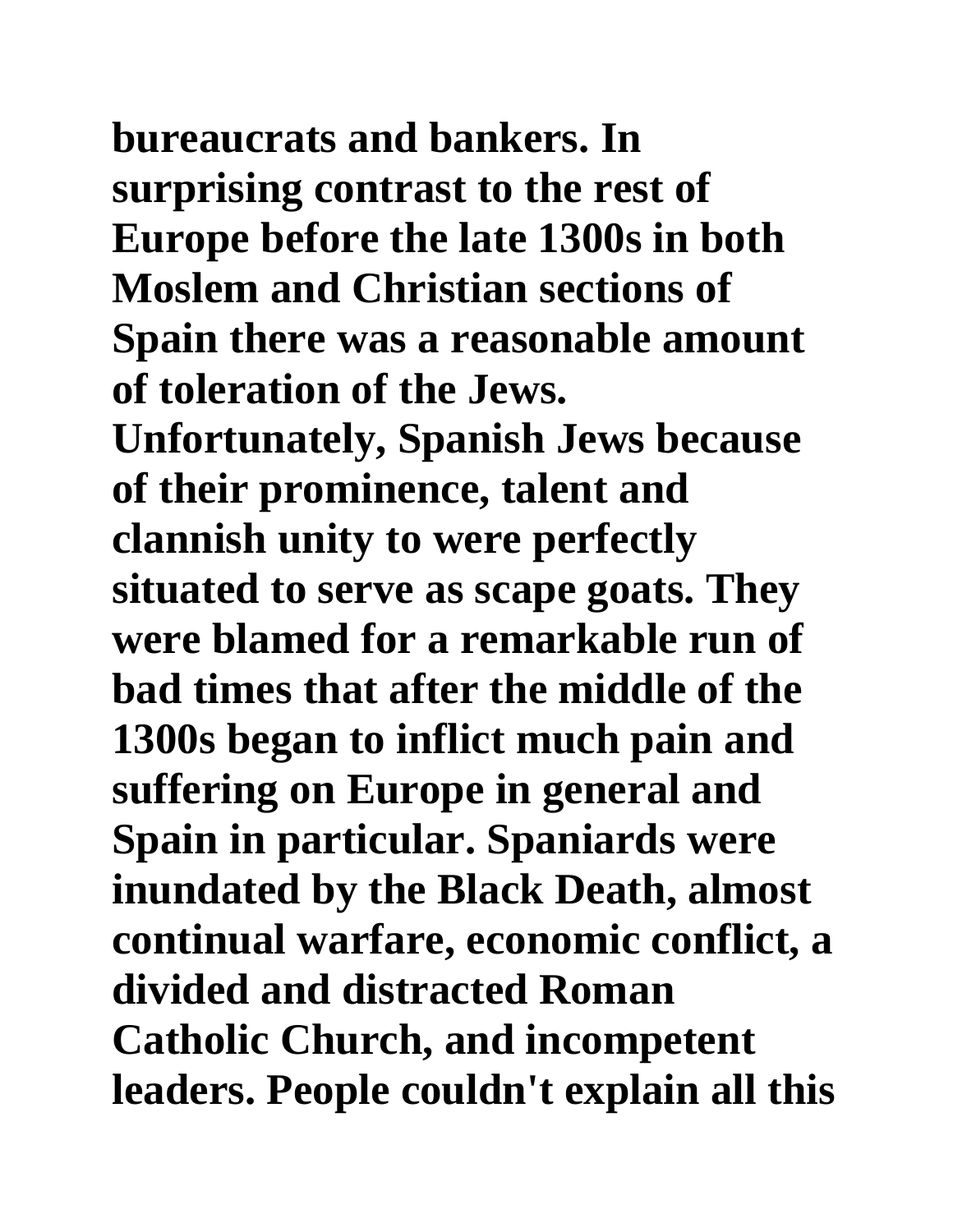**bad fortune and looked around for someone to blame. Why not the Jews? Next time mass conversions to Christianity and enforcement through the Spanish Inquisition**

## **"A Moment in Time" is produced at the University of Richmond. This is Dan Roberts.**

## **Resources**

- **Friedman, Jerome. "Jewish Conversion, the Spanish Pure Blood Laws and Reformation: A Revisionist View of Racial and Religious Anti-Semitism."** *16th Century Journal***. 1987 18 (1): 3-30.**
- **Hauben, Paul J.** *The Spanish Inquisition***. New York, NY: John Wiley & Sons Inc. Publishing Company, 1969.**
- **Kammen, Henry Arthur Francis.** *The Spanish Inquisition***. London, UK: Weidenfeld and Nicolson Publishing Company, 1965.**